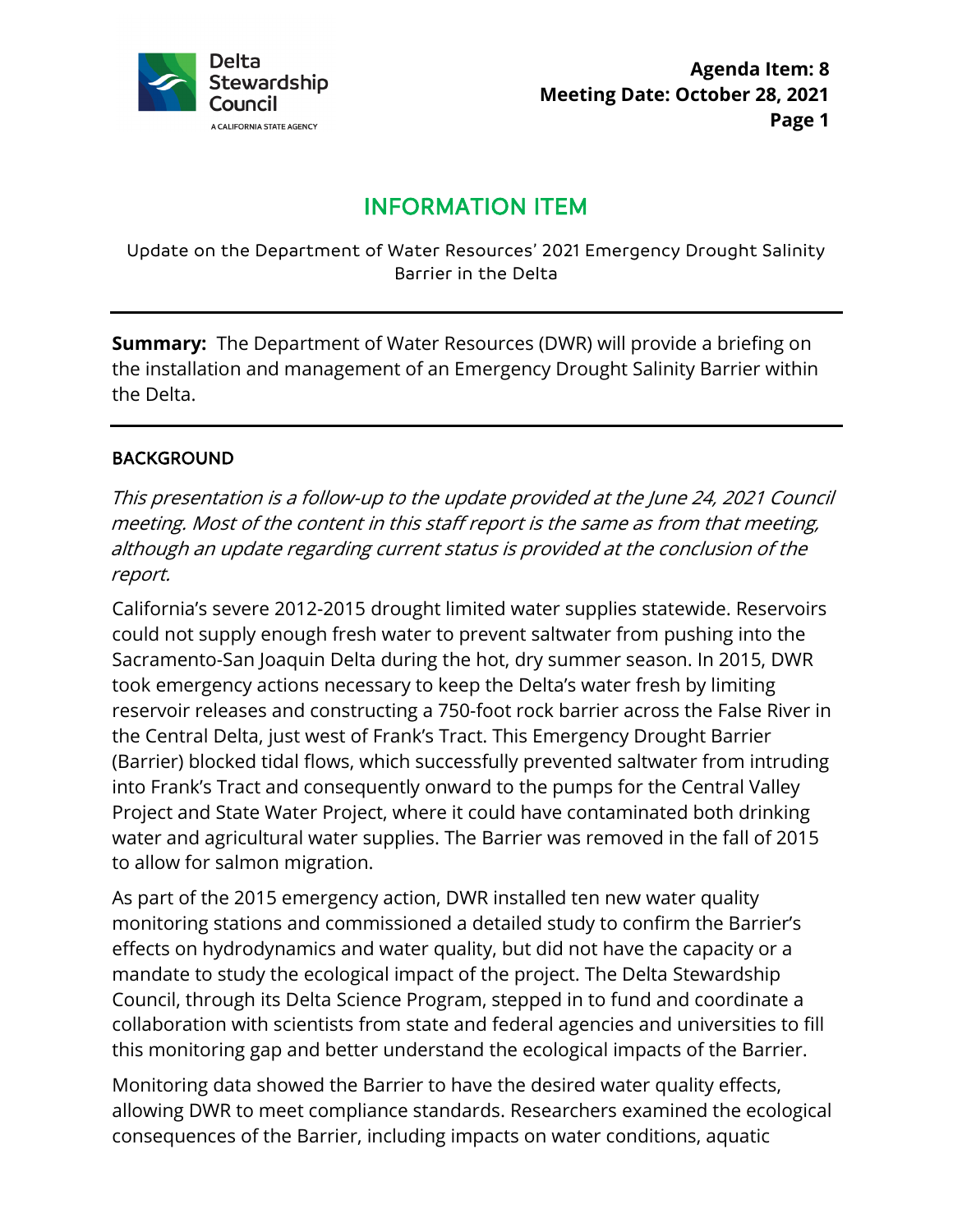### **Agenda Item: 8 Meeting Date: October 28, 2021 Page 2**

vegetation, and invertebrates. Scientists found that the Barrier: (a) allowed submerged aquatic vegetation to spread, (b) influenced the distribution of invasive clams, and (c) had local impacts on copepod transport. Studies did not show that the Barrier caused formation of harmful algae blooms (Microcystis), nor cut off Delta Smelt from their upstream food supply, as researchers had hypothesized. Most of the ecological changes that were observed returned to baseline conditions soon after the Barrier was removed. Cutting off the intense jet of water that enters Frank's Tract from False River, however, allowed invasive aquatic vegetation to colonize the area, and the invasive plants persisted after the Barrier was removed. For future barriers, it is important that managers anticipate, proactively manage, and mitigate for the increased spread of aquatic vegetation.

Construction and removal of the Barrier was funded by DWR (roughly \$37 million). Ecological studies and synthesis efforts were funded by the Council (about \$910,000). Both agencies used a mix of Proposition 50 water bond and general fund dollars.

In 2021, California is again faced with intense drought conditions, which has led DWR to begin the process to reinstall a drought barrier in the Delta. The project began in early June 2021 and was completed in early July 2021. The \$30 million rock wall is located at the same site as the 2015 Barrier, on the West False River near its confluence with the San Joaquin River in eastern Contra Costa County. $^1$ 

## OCTOBER 2021 STATUS UPDATE

In response to the evolving drought emergency that California is faced with, DWR reports it is taking actions to delay removal of the West False River Emergency Drought Barrier. As described in the attached letter to the U.S. Army Corps of Engineers (**Attachment 1**), DWR plans to leave the barrier in place through December 2021. In January 2022 the barrier would be notched to allow fish and vessel passage. The notch would subsequently be filled in April 2022. DWR now plans to have the barrier fully removed by November 30, 2022, rather than November 30, 2021 as previously planned.

### TODAY'S MEETING

At today's meeting, representatives from DWR will present the Council with an

<sup>&</sup>lt;sup>1</sup> Governor Newsom's May 10, 2021, Emergency Proclamation suspends the Council's regulatory authority related to drought-related salinity measures as covered actions. The Governor's Emergency Proclamation is available at[: https://www.gov.ca.gov/wp](https://www.gov.ca.gov/wp-content/uploads/2021/05/5.10.2021-Drought-Proclamation.pdf)[content/uploads/2021/05/5.10.2021-Drought-Proclamation.pdf.](https://www.gov.ca.gov/wp-content/uploads/2021/05/5.10.2021-Drought-Proclamation.pdf)